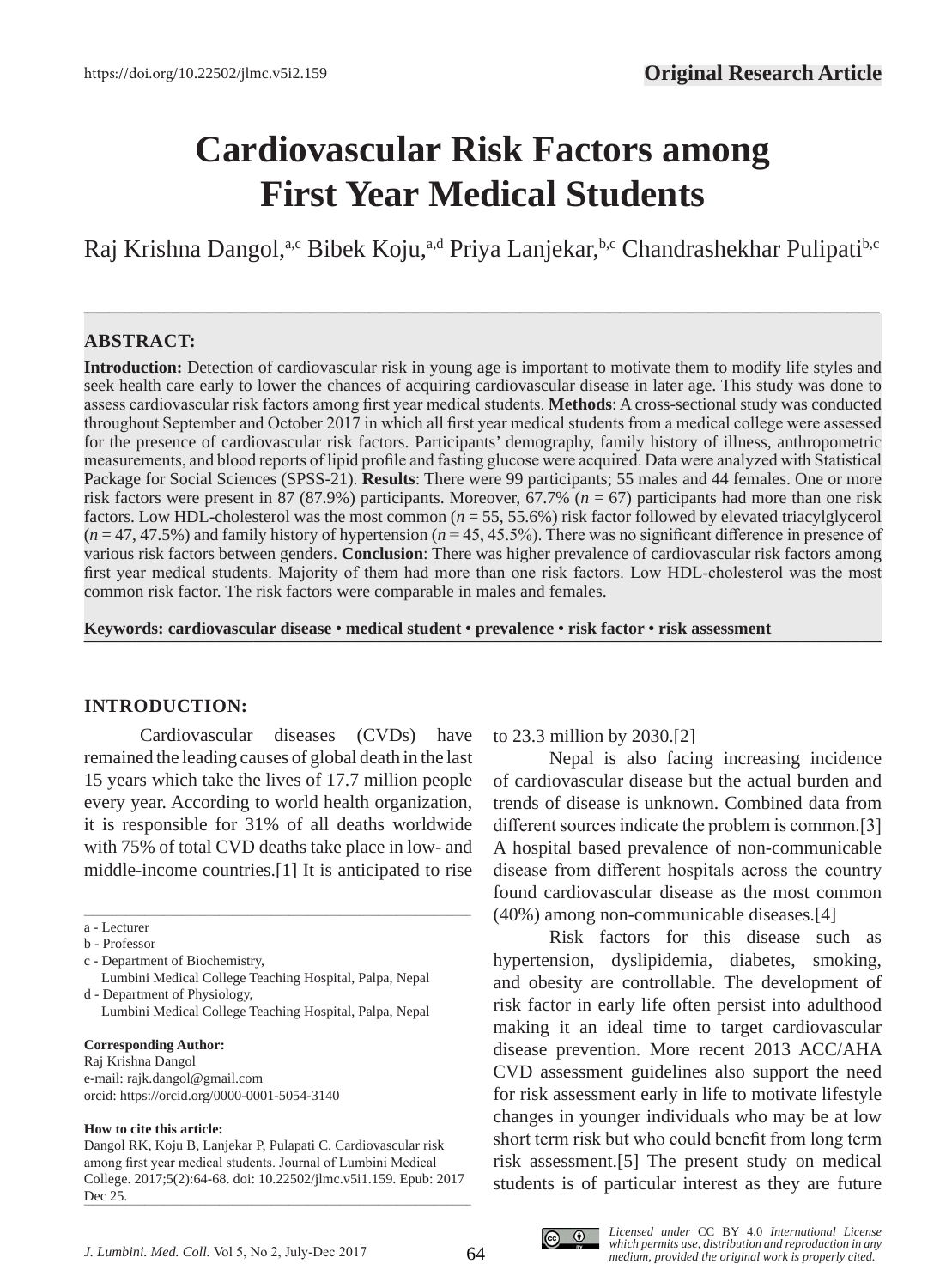physicians and role models of the society.

The objective of this study was to identify prevalence of cardiovascular risk factors among first year medical (MBBS) students and motivate them to reduce those factors, if any, to prevent themselves from cardiovascular disease in future.

# **METHODS:**

This observational, cross-sectional, and analytical study was carried out in Department of Biochemistry, Lumbini Medical College Teaching Hospital throughout the month of September and October 2017. The study was approved by Institutional Review Committee of the hospital. Data were collected prospectively.

All first year medical student (MBBS) of Lumbini Medical College were included in the study. Those who were already diagnosed as having cardiovascular disorder were excluded. Also, those who did not consent or were not available throughout the study were excluded.

Data were collected once a week during a class hour. Data from the absentees were collected on subsequent weeks until all students were included. Students were explained in detail each week by the principal author about the nature of the study and confidentiality was assured. Consent was obtained from each participants. A questionnaire containing the study variables was given to each student to be examined that day. Study variables were: Age, sex, weight, height, waist circumference, blood pressure, smoking, regular alcohol consumption, lipid profile, fasting blood sugar, and family history of hypertension, cardiovascular diseases, and diabetes mellitus.

Students were supposed to fill in the information like age, sex, smoking, alcohol intake, and family history of diseases themselves. Measurement of height, weight, waist circumference, blood pressure, and blood parameters were done by the researchers.

#### **Anthropometric measurement:**

This was carried out at the Department of Physiology in Lumbini Medical College. Height and weight were determined with participants in light clothing and without shoes. Body Mass Index (BMI) was calculated as weight in kg divided by the square of the height in meters (m<sup>2</sup>). Waist circumference was measured by placing a measuring tape around the

waist just above the uppermost lateral border of the iliac crest. Blood pressure was measured in clothless left arm with manual sphygmomanometer with subjects sitting in a chair with feet on the floor and arm supported at heart level.

## **Laboratory measurement:**

After an over-night fast, five ml of venous blood sample were drawn from each participant for measurement of serum glucose and lipid profile. The estimation was performed by using enzymatic reagent manufactured from Benesphera with the help of Robochem Autoanalyzer. Serum glucose was measured by glucose oxidase peroxidase method. Serum total cholesterol by CHOD-POD method, serum triacylglycerol by GPO-POD method and HDL-Cholesterol (HDLc) by PEG-PA method were used for estimation. Serum LDL-Cholesterol (LDLc) was calculated by **Friedewald formula**:

LDLc = Total Cholesterol - HDLc - Triacylglycerol/5

### **Definition of cardiovascular risk factor**:

The following cut-off values were used to define cardiovascular risk among the students:-

- Smoking: daily smoking of cigarette,
- Alcohol intake: consumption of alcohol three or more times a week,
- Blood pressure:-
	- ♦ systolic ≥140 mmHg; diastolic ≥ 90 mmHg,
- BMI  $\geq$  23,[6]
- Waist circumference  $\geq 90$  cm (male) and  $\geq 80$  cm (female),[7]
- Dyslipidemia was defined by presence of one or more of the followings:- [8]
	- $\triangle$  Triacylglycerol  $\geq 150$  mg/dl
	- ♦ Total Cholesterol ≥ 200 mg/dl
	- $\triangle$  LDLc:  $> 130$  mg/dl
	- $\triangle$  HDLc:  $\leq$  40 mg/dl
- Family history of cardiovascular disease,
- Family history of hypertension,
- Family history of diabetes mellitus.

All data collected in the questionnaire were entered into Microsoft Excel™ 2007 and analysis was done with Statistical Package for Social Sciences (SPSS™ version-21) for Windows™ (SPSS Inc.; Chicago, IL, USA). Data were presented as percentage, frequency, mean, and standard deviation. Categorical data were analyzed with Chi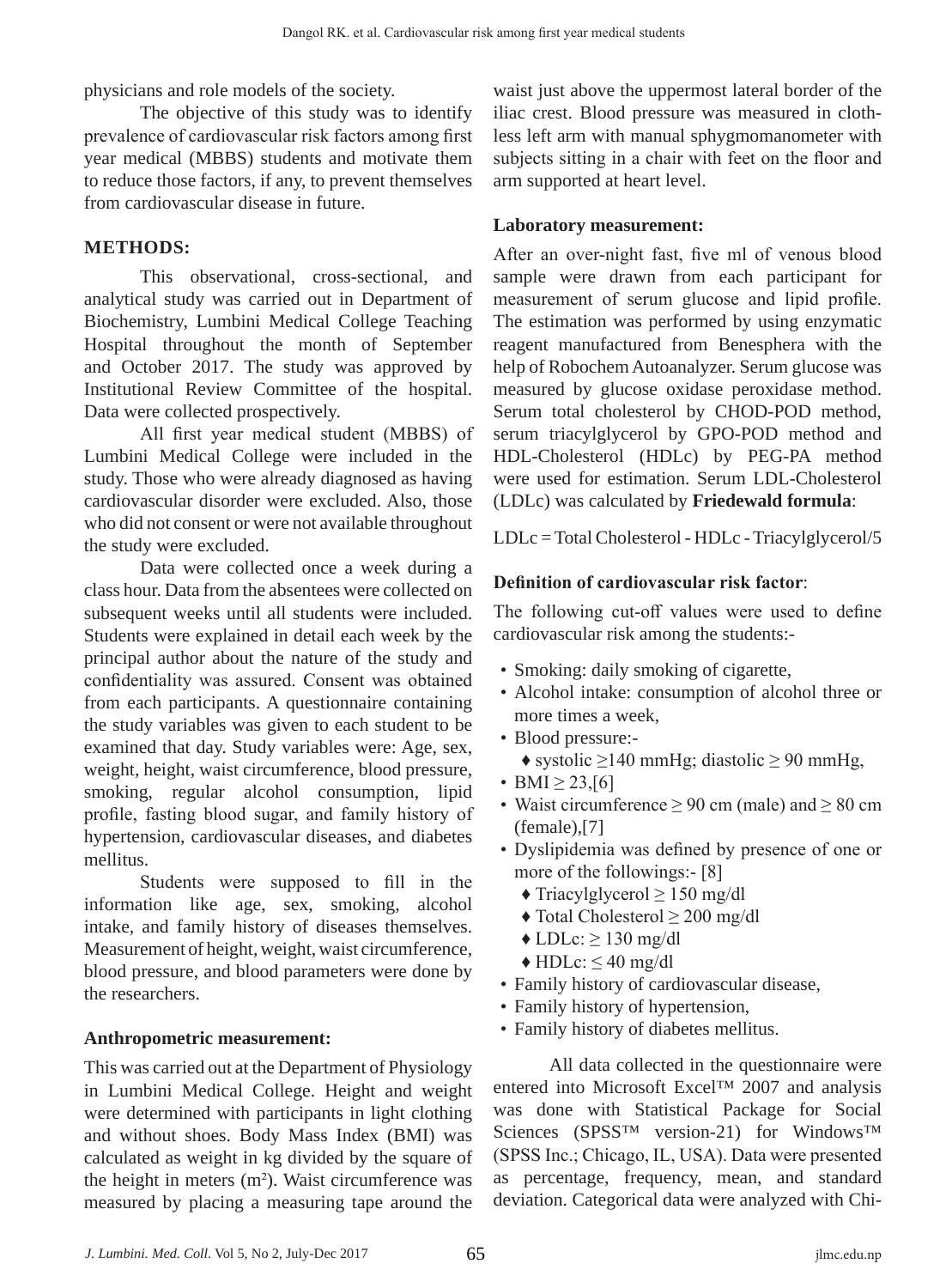square test, mean were compared with student *t-test*. *P* value less than 0.05 was considered statistically significant.

#### **RESULT:**

There were a total of 100 students; however, one student could not be contacted throughout the study period. Hence, 99 students were enrolled in the study. Mean age of the participants was 19.74 years (*SD* = 0.98). There were 55 (55.6%) male and 44 (44.4%) female students.

One or more cardiovascular risk factors were present in 87 (87.9%) participants. There were only 12 (12.1%) participant who did not have any cardiovascular risk factors. Moreover, 67.7% (*n* =  $67, N = 99$ ) students had more than one risk factors. Distribution of the number of risk factors among the participants is presented in Fig 1.



*Fig* 1*: Distribution of number of cardiovascular risk factors among participants*

Low HDL cholesterol was the most common (*n* = 55, 55.6%) cardiovascular risk factor. Frequency of other risk factors is presented in Fig 2. There was one smoker and no one who regularly took alcohol.

Gender-wise analysis of presence of risk factors is presented in Table 1. There was no significant difference in presence of risk factors between male and female students. Thus, the risk factors were equally likely to be present in each gender.

#### **DISCUSSION:**

The aim of this study was to identify the prevalence of cardiovascular risk factors among the first year medical (MBBS) students. It is important to seek those risk factors in this population because



*FH – family history; HTN – hypertension; DM – diabetes mellitus; CVD – cardiovascular disease; WC – waist circumference; T – total; Chol – cholesterol*

*Fig* 2*: Figure showing frequency of various cardiovascular risk factors among participants (N = 99)*

*Table 1: Relationship between risk factors and gender (N = 99)*

| <b>Variables</b>                   |                | <b>Male</b><br>$n\,(\%)$ | <b>Female</b><br>n (%) | <b>Stats</b>               |
|------------------------------------|----------------|--------------------------|------------------------|----------------------------|
| BMI                                | normal         | 39(70.9)                 | 32 (72.7)              | $X^2=0.04$ ,<br>$p=0.84$   |
|                                    | abnormal       | 16(29.1)                 | 12(27.3)               |                            |
| <b>Waist Circumference</b><br>(cm) | normal         | 55 (100)                 | 43 (97.7)              | $X^2 = 1.26$ ,<br>$p=0.26$ |
|                                    | abnormal       | $\theta$                 | 1(2.3)                 |                            |
| Hypertension                       | absent         | 55 (100)                 | 44 (100)               |                            |
|                                    | present        | $\theta$                 | $\Omega$               |                            |
| <b>Impaired fasting</b><br>glucose | absent         | 55 (100)                 | 44 (100)               |                            |
|                                    | present        | $\theta$                 | $\theta$               |                            |
| Triacylglycerol                    | normal         | 29(52.7)                 | 23 (52.3)              | $X^2 = 0.002$ .            |
|                                    | abnormal       | 26(47.3)                 | 21 (47.7)              | $p=0.96$                   |
| <b>Total Cholesterol</b>           | normal         | 55 (100)                 | 44 (100)               |                            |
|                                    | abnormal       | $\theta$                 | $\Omega$               |                            |
| HDL                                | normal         | 22(40)                   | 22(50)                 | $X^2=0.99$ .<br>$p=0.32$   |
|                                    | abnormal       | 33(60)                   | 22(50)                 |                            |
| <b>LDL</b>                         | normal         | 55 (100)                 | 44 (100)               |                            |
|                                    | abnormal       | $\overline{0}$           | $\overline{0}$         |                            |
| Family history of<br><b>CVD</b>    | <b>Yes</b>     | 9(16.4)                  | 10(22.7)               | $X^2 = 0.64$ ,             |
|                                    | No             | 46 (83.6)                | 34 (77.3)              | $p=0.42$                   |
| Family history of<br>hypertension  | Yes            | 24(43.6)                 | 21 (47.7)              | $X^2 = 0.16$ ,             |
|                                    | No             | 31(56.4)                 | 23(52.3)               | $p=0.68$                   |
| Family history of<br>diabetes      | Yes            | 17(30.9)                 | 11(25)                 | $X^2 = 0.42$ ,<br>$p=0.52$ |
|                                    | N <sub>0</sub> | 38(69.1)                 | 33(75)                 |                            |

all of them are young adults pursuing their medical career and early detection of risk factors within themselves will enlighten them for preventive measures for themselves and for others. Many cardiovascular risk factors surface in adolescence and track forward to adulthood.[9]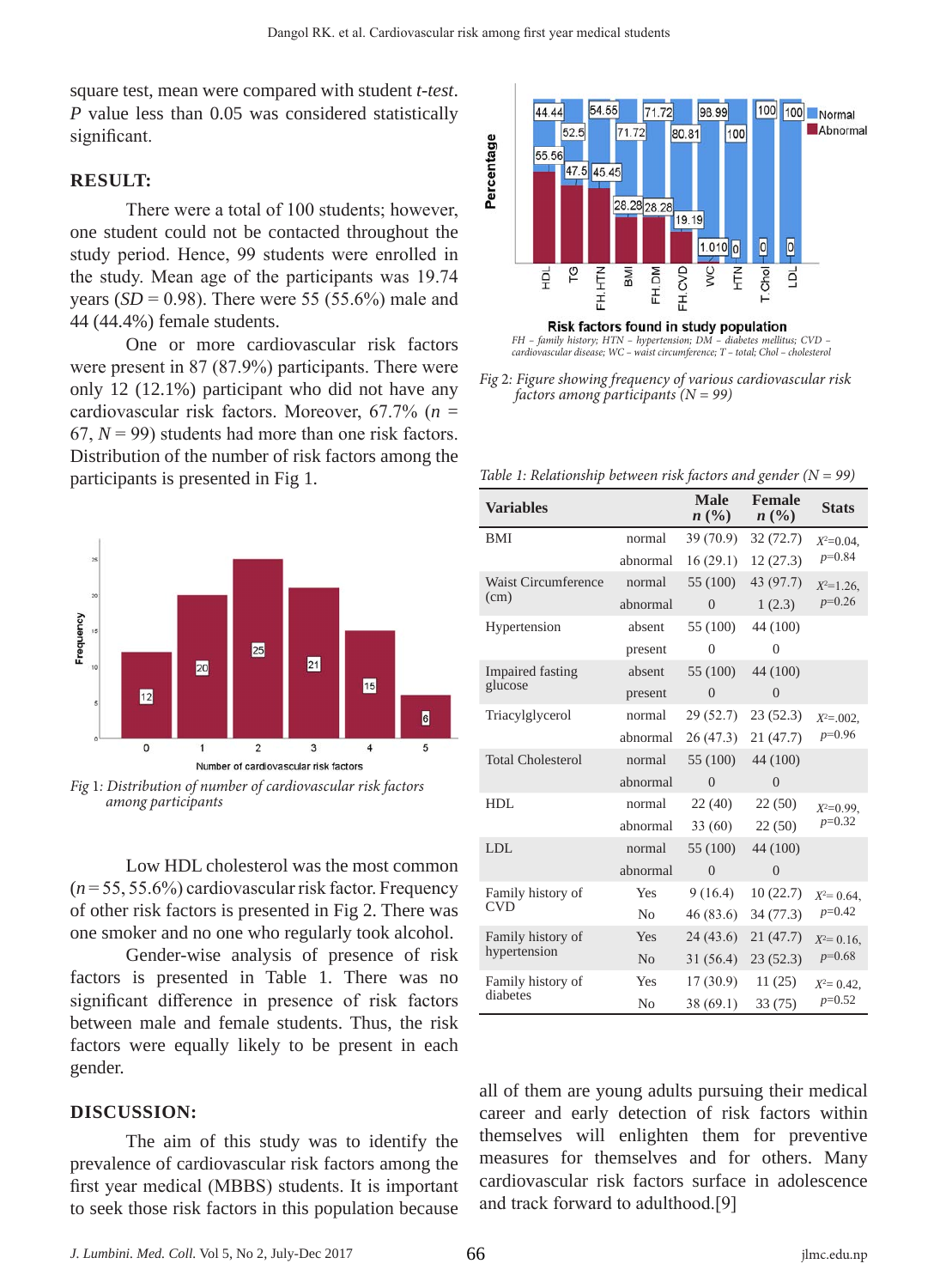In agreement with different national and international articles, the data from the present study showed considerable prevalence of cardiovascular risk factors among medical students. We found that  $87.9\%$  ( $n = 87$ ,  $N = 99$ ) of the participants had one or more risk factors. This is in contrary to the common belief that young people in their teens and early twenties are very less likely to have cardiovascular risk factors. Another study by Kuklina EV. et al. also found a high prevalent of cardiovascular risk factors in young adults but it was lower (59%) as compared to our finding.[10] The severity of asymptomatic coronary and aortic atherosclerosis in young people has been found to be increased with increasing number of risk factors.<sup>[11]</sup>

A family history of cardiovascular disease, hypertension, and diabetes mellitus was reported by many participants. A study carried out by Dunkley AJ. et al revealed a greater prevalence of cardiovascular risk factors in relatives of individuals with cardiovascular disease when compared with those without family history of these diseases.[12]

Anthropometric variables have extensively been shown to predict cardiovascular risk.[13] A combination of BMI and central obesity could have the best clinical utility in identifying patients with cardiovascular disease risk factors among adult patients.[14] So, we used BMI for obesity and waist circumference for central obesity in our study. After adjusting of cut-off value for BMI and waist circumference, we found  $28.3\%$  ( $n = 28$ , N  $= 99$ ) of participants had higher BMI than the cutoff value and  $1\%$  ( $n = 1$ ,  $N = 99$ ) had greater waist circumference than the cut-off. BMI in male and female was comparable  $(p = 0.84)$ . In contrast, a cross sectional study conducted by Kutty NAM et al. found higher BMI in males as compared to that in females.[15] Similarly, a study conducted in Nigerian University by Johnson OE et al. reported higher BMI in female participants as compared to that in male.<sup>[16]</sup>

The impact of dyslipidemia on cardiac function and its economic consequences makes it a major public health concern worldwide. Increased lipid parameters like triacylglycerol, total cholesterol, LDL-cholesterol, and decreased HDLcholesterol are considered as dyslipidemia and its association with cardiovascular disease in later decades was confirmed by previous studies.[17] Reduced HDL-cholesterol was the most common  $(55.6\%, n = 55)$  cardiovascular risk in our study.

Similar result was also found by Pyakurel M. et al. at Nepalgunj, Far-western Nepal.[18] The prevalence of elevated triacylglycerol was  $47.47\%$  ( $n = 47$ ) in our study which was much higher than that in the study conducted at Nepalgunj (8.9%). Higher level of triacylglycerol among male and female were also reported by other studies.[7,19]. The prevalence of abnormal total cholesterol and LDL-cholesterol were not found among our participants. Dyslipidemia early in life is directly related to pathological changes and functional abnormalities of cardiovascular system and strongly predicts CVD in adulthood.[9] The medical students are mostly members of affluent society. They usually live a sedentary life and also they experience several physical and mental stress due to their duties. All of these contribute to risk factors of CVDs.[7]

Limitations of this study include a small sample size which cannot represent general population, limited dietary questionnaire for understanding dietary habits, and no data on physical activities of the participants. Similarly, age of onset of cardiovascular disease in family was not recorded.

# **CONCLUSION:**

There is a high prevalence of one or more cardiovascular risk factors among young medical students. Low HDL-cholesterol was the most common risk factor. A majority of them had multiple risk factors. The risk factors were comparable in males and females.

# **Acknowledgement:**

Mr. Ravindra Sharma

#### **Conflict of interest:** None declared.

# **Financial statement:**

No funds were available. The authors born the cost of investigations of the participants.